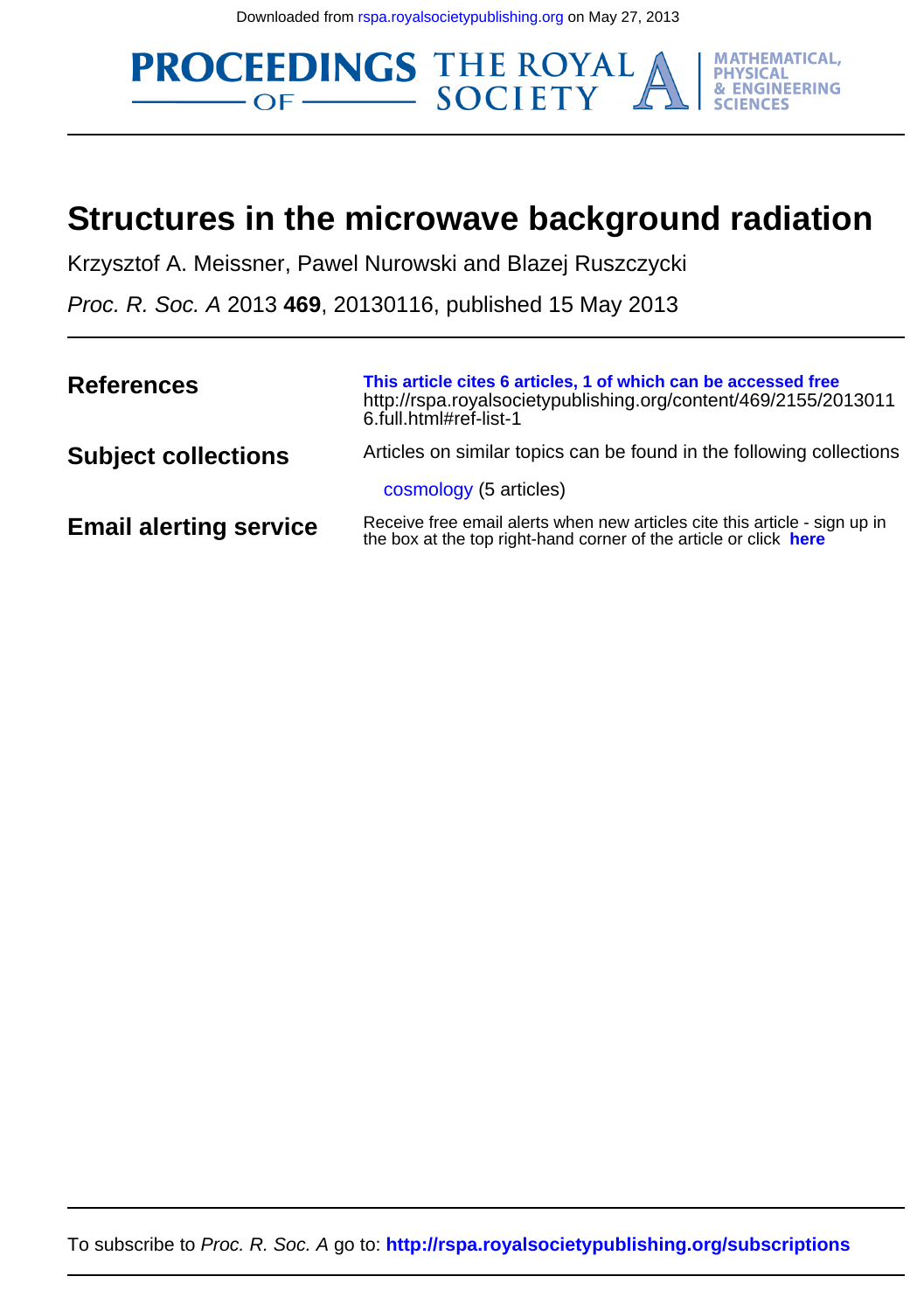

### rspa.royalsocietypublishing.org



**Cite this article:** Meissner KA, Nurowski P, Ruszczycki B. 2013 Structures in the microwave background radiation. Proc R Soc A 469: 20130116. http://dx.doi.org/10.1098/rspa.2013.0116

Received: 18 February 2013 Accepted: 15 April 2013

### **Subject Areas:**

Research

cosmology

#### **Keywords:**

microwave background radiation, origin and formation of the Universe, cosmology

#### **Author for correspondence:**

Błażej Ruszczycki [e-mail: b.ruszczycki@nencki.gov.pl](mailto:b.ruszczycki@nencki.gov.pl)



# Structures in the microwave background radiation

## Krzysztof A. Meissner<sup>1</sup>, Paweł Nurowski<sup>2</sup> and Błażej Ruszczycki<sup>3</sup>

1 Faculty of Physics, University of Warsaw, Hoża 69, 00-681 Warsaw, Poland

<sup>2</sup> Center for Theoretical Physics of the Polish Academy of Sciences, Al. Lotników 32/46, 02-688 Warsaw, Poland

3 Nencki Institute of Experimental Biology, Polish Academy of Sciences, Pasteura 3, 02-093 Warsaw, Poland

We compare the actual Wilkinson microwave anisotropy probe maps with artificial, purely statistical maps of the same harmonic content to argue that there are, with confidence level 99.7 per cent, ringtype structures in the observed cosmic microwave background.

## 1. Introduction

Since its discovery, cosmic microwave background radiation (CMB) has been the subject of very intensive research. CMB anisotropy provides invaluable information not only about the Universe in the epoch of last scattering but also about earlier epochs. It follows from the lucky coincidence that before the last scattering the Universe was radiation dominated, and in the presence of radiation pressure it could not evolve and all the structures essentially remained frozen. Therefore, although the temperature at the last scattering was rather low (approx. 1 eV), searching for structures of different types in the CMB anisotropy can reveal facts about physics at energies far above those presently accessible in accelerators (approx. 10 TeV) reaching possibly even the Planck scale (approx.  $10^{18}$  GeV).

In this paper, we compare the real CMB maps in three frequency sub-bands W1–W3 as measured by Wilkinson microwave anisotropy probe (WMAP) maps [\[1\]](#page-7-0) with artificially produced purely Gaussian maps of the same harmonic spectrum, looking for possible ring-type structures in the temperature distribution (see Penrose [\[2\]](#page-7-1) for a theoretical motivation). In this comparison, we used the HEALPix code [\[3\]](#page-7-2) to visualize and handle the maps but we used our own code, described below, to

2013 The Author(s) Published by the Royal Society. All rights reserved.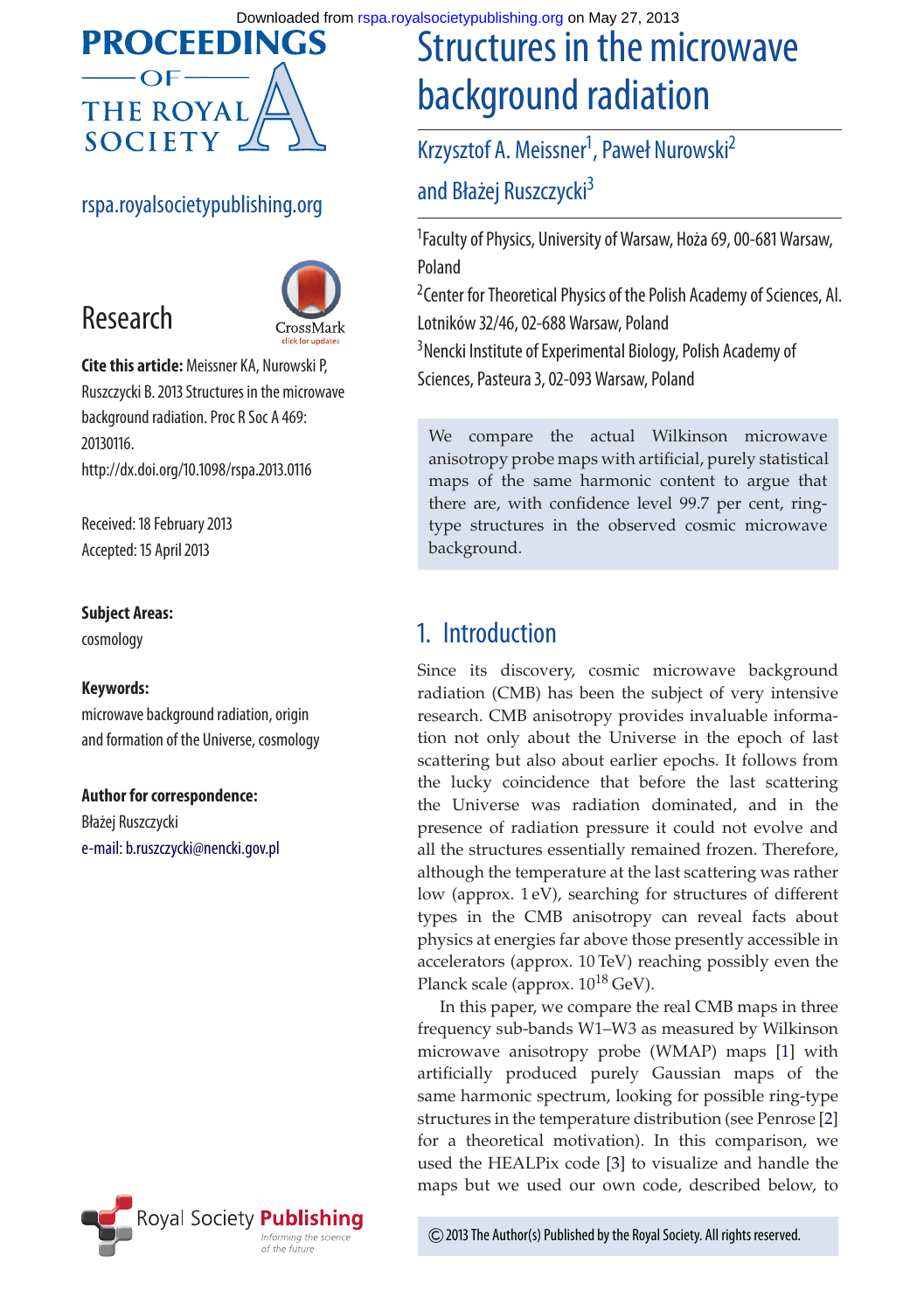produce artificial maps. We find at least two statistically significant ring-type structures on the real maps (both happen to be on the southern Galactic Hemisphere) that have no analogues on the artificial maps. We compare several characteristics of the real maps and the artificial maps and it turns out that they significantly differ. We applied a quantitative test to measure the difference and it allowed us to conclude that with confidence level exceeding 99.7 per cent the ring-type structures we find on the real CMB maps are not the result of a statistical fluctuation.

## 2. Creation of artificial maps

Our algorithm for obtaining the maps with artificial CMB temperature distribution (with given power spectrum coefficients *C*<sub>*l*</sub>) consists of the following:

- 1. We choose a maximal multipole number  $L$  (in the present paper, we use  $L = 1000$ ).
- 2. For each multipole number *l*,  $0 \le l \le L$ , a positive integer  $N_l$ , which is the number of spherical harmonics contributing to the temperature for this given *l* (in the present paper, we used  $N_l = 50 + 2l$ .
- 3. For all integers  $k_l$ ,  $1 \leq k_l \leq N_l$ , we assign a direction  $(\theta_{k_l}, \phi_{k_l}) = (\arccos(2x_{k_l} 1), 2\pi y_{k_l})$ , where  $x_k$  and  $y_k$  are random numbers from the uniform distribution in the interval [0, 1].
- 4. We take the coefficient  $C_l$  from the known real WMAP spectrum, and define a function  $T_l = T_l(\theta, \phi)$  on the sphere by:

$$
T_l(\theta, \phi) = \sqrt{\frac{C_l}{N_l}} \sum_{k_l=1}^{N_l} P_l(\cos(\omega(\theta, \phi, \theta_{k_l}, \phi_{k_l}))),
$$
\n(2.1)

where  $\omega(\theta, \phi, \theta_{k_l}, \phi_{k_l})$  is the spherical angle between a given point  $(\theta, \phi)$  on the sphere and the direction  $(\theta_{k_l}, \phi_{k_l})$ .

5. We repeat points (2)–(4) for each  $l, 1 \le l \le L$ .

The final formula for the temperature on the artificial map is

$$
T(\theta,\phi) = \sum_{l=0}^{L} T_l(\theta,\phi).
$$

It depends on our choice of the integers *L* and the *Nl*'s. There is no preferred direction on the sky, because, for each *l*, we choose randomly  $N_l$  directions  $(\theta_{k_l}, \phi_{k_l})$  (therefore, this procedure has the advantage over averaging over *m* in the standard approaches). If we now perform the usual harmonic analysis of this map, then we get a set of *Cl*'s that differ from the WMAP *Cl*s used in the procedure, but the difference can be made as small as we wish with the choice of sufficiently large *N<sub>l</sub>*'s (the deviation scales as  $1/\sqrt{N_l}$ ). The artificial maps produced in this way are random Gaussian and, by the appropriate choice of  $N_l$ , can reproduce the prescribed spectrum of  $C_l$  with any required accuracy.

Because the spectrum of  $C_l$  obtained from the real maps is (especially for small *l*) not precisely known, we have produced artificial maps along the average, the upper and the lower  $C_l$  curve. For all of them, we obtained essentially the same result.

## 3. Looking for ring-type structures

In this section, we present a procedure applied to look for the ring-type structures. The idea consists of the following: we choose a function of the polar angle (and independent of the azimuthal angle) that vanishes from  $\theta = 0$  to  $\gamma_k - \epsilon$ , is negative from  $\gamma_k - \epsilon$  to  $\gamma_k$ , positive from  $\gamma_k$ to  $\gamma_k + \epsilon$  and vanishes again for larger values of  $\theta$ . The negative and positive values are chosen in such a way that the integral of this function over a sphere vanishes and the integral over only the positive part is the same for all  $\gamma_k$ 's. Then, we integrate a product of this function with the temperature on the sky with the centre of the ring pointing in various directions and we gather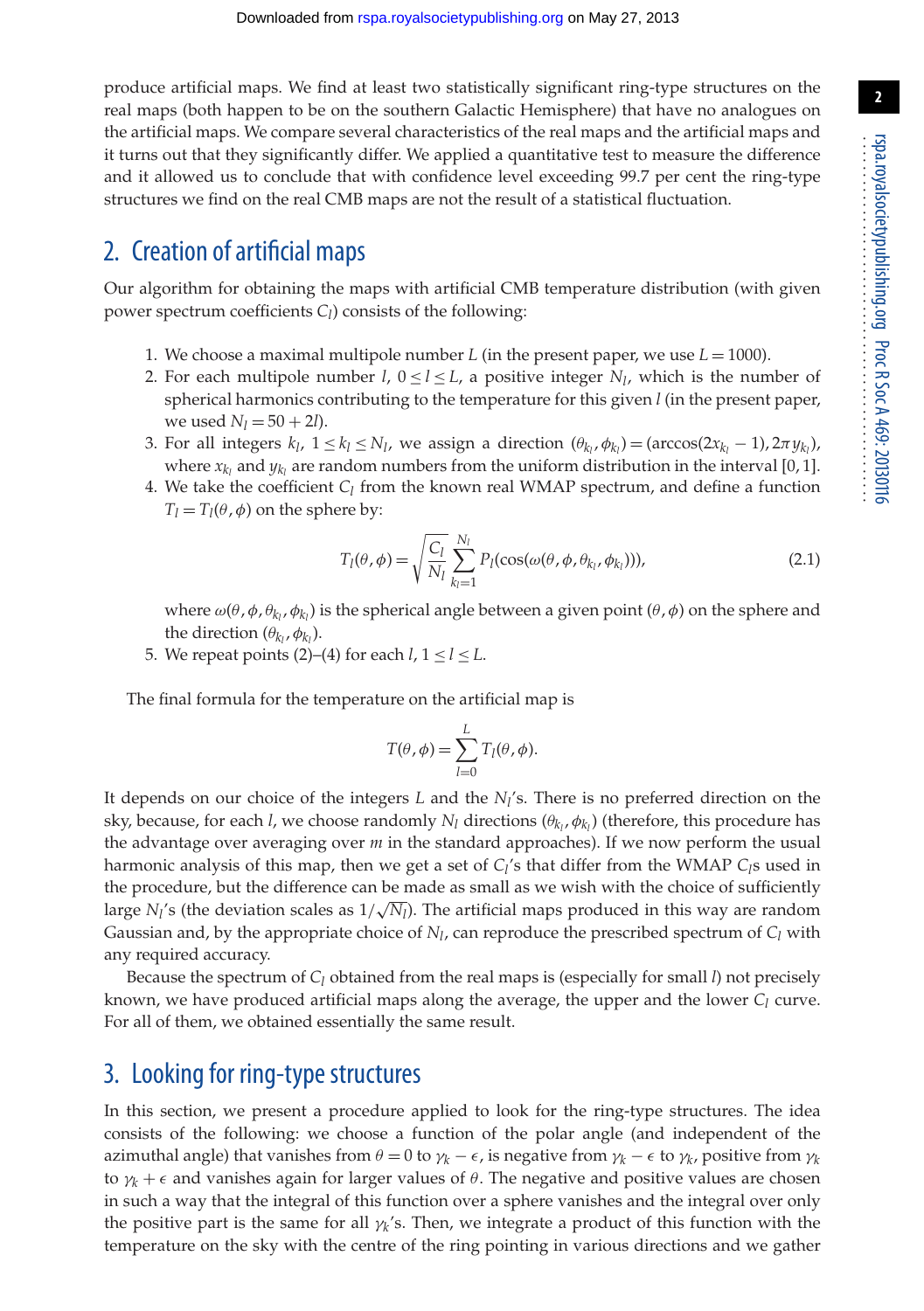all the results of the integration. We carry out this procedure for different values of  $\gamma_k$  and  $\epsilon$ , for all artificial maps and three bands of real maps and make the histograms for the values of the integrals. Then, from the artificial map distributions, we obtain a 'theoretical' cumulative distribution function for the values of the integrals for different  $\epsilon$  (whereas different  $\gamma_k$ s are combined in the same histogram). We then apply the results of Meissner [\[4\]](#page-7-3) to quantify the probability of obtaining large (in comparison with the artificial maps) values of the integrals that we observed on the three real maps.

We have excluded from all the maps the Milky Way belt  $(\pm 0.4 \text{ radians}$  above and below the Galactic equator) to avoid introducing structures caused either by the Milky Way contribution or by the subtraction procedure usually applied to the CMB maps.

The procedure for looking for the ring-type structure for any given real or artificial map consisted of the following.

- 1. A grid of points with HEALPix  $(k = 6)$  parametrization spreading over the entire sphere has been created.
- 2. A function  $\Theta_{\epsilon,\nu}(\gamma)$

$$
\Theta_{\epsilon,\gamma_k} = \begin{cases}\n-(\cos(\gamma_k - \epsilon) - \cos \gamma_k)^{-1}, & \gamma_k - \epsilon < \gamma < \gamma_k \\
(\cos(\gamma_k) - \cos(\gamma_k + \epsilon))^{-1}, & \gamma_k < \gamma < \gamma_k + \epsilon \\
0, & \text{otherwise,} \n\end{cases}
$$

is defined (this form is dictated by the area measure on the sphere and the condition that a constant temperature should give no contribution to the integral below.)

3. For  $N_d$  ( $N_d \approx 7000$ ) directions ( $\theta^i$ ,  $\phi^i$ ) ( $i = 1, ..., N$ ) belonging to the grid, for all widths of rings  $\epsilon$  ( $\epsilon = 0.02$ , 0.04 or 0.08 radians) and for all angular 'radii'  $\gamma_k = 0.07 + 0.01k$  $(k = 1, \ldots, 23)$  an integral

$$
I_{(\epsilon,\gamma_k)}(\theta^i,\phi^i) = \int d\Omega' \Theta_{\epsilon,\gamma_k}(\omega(\theta^i,\phi^i,\theta',\phi'))T(\theta',\phi')
$$

was calculated,  $(\omega(\theta^i, \phi^i, \theta', \phi')$  is the spherical angle between  $(\theta^i, \phi^i)$  and  $(\theta', \phi')$ ). In this way, for a given  $\epsilon$  we get a set of  $N_d \cdot 23 \approx 160\,000$  values  $I_{(\epsilon,\gamma_k)}(\theta^i, \phi^i)$ .

- 4. For a given  $\epsilon$  we take  $N_d \cdot 23$  values of  $I_{(\epsilon,\gamma_k)}(\theta^i, \phi^i)$  (separately for positive and negative values, about *N* ∼ 80 000 each), we make two histograms by grouping the values in *n*  $(n = 1500)$  bins with centres  $x_i$  (i.e. the height of each bin is about 50 on average) and, for all artificial maps, we form the normalized cumulative distributions  $F_m^{\pm}(x_i)$  (+ and  $$ stand for positive (negative) set, *m* stands for the map number and *i* stands for the bin number).
- 5. At each  $x_i$ , we average over all  $F_m^{\pm}(x_i)$  to arrive at the average distribution  $F^{\pm}(x_i)$ .
- 6. We use the procedure for comparison of cumulative distribution functions introduced in Meissner [\[4\]](#page-7-3): for all artificial and three real maps W1–W3, we calculate

$$
A = -\frac{a}{N} \sum_{i=1}^{n} d_i \ln(1 - (F(x_i))^a),
$$
\n(3.1)

where *a* is a positive number (we used several numbers, all much larger than *n*) and  $d_i$  is the number of points in the *i*th bin (i.e. for how many points on a given map the value of the integral was close to  $x_i$ ) therefore  $\sum d_i = N$ . Then, separately for positive and negative distributions, we check the hypothesis that a given map belongs to the distribution  $F(x)$ using formula (16) given in Meissner [\[4\]](#page-7-3)—the formula quoted there is suitable because it allows for quantitative comparison of distribution functions differing mostly at the tails (as is the case here).

The shape of the function  $\Theta_{\epsilon,\gamma_k}(\theta^i,\phi^i)$  defines what we mean by the ring-type structure—the maximal integral is when the temperature is of the same shape. Because we gather in the same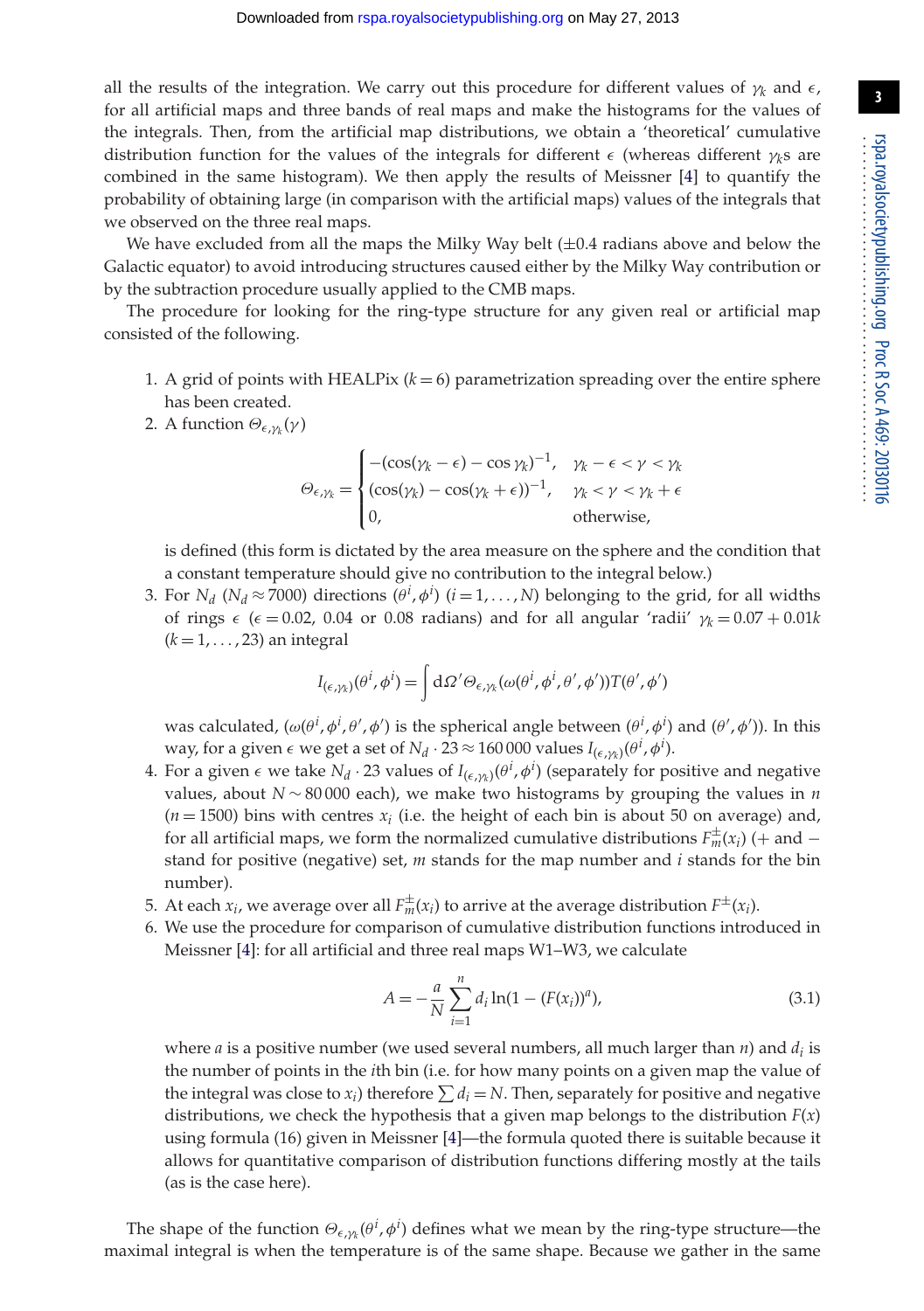

**Figure 1.** Position of centres of circular structures on the real maps W1–W3.

<span id="page-4-0"></span>histogram all values of γ*k*, the same direction can give several large values of the integral, so these values can be correlated. The division into smaller number of bins  $n (n \ll N \cdot 23)$  is intended to partially compensate for these correlations.

### 4. Results

It is commonly taken for granted (with the notable exception of Gurzadyan & Penrose [\[5\]](#page-7-4)) that the temperature distribution in the CMB is purely statistical being produced by the quantum fluctuations usually assumed to have taken place during inflation (as evolution of quantum fields in De Sitter space suggests). Therefore, it was very unexpected for us to find significant differences (with confidence level 99.7%) between the WMAP results and artificial maps (with the same power spectrum as the real WMAP maps) that we have created. We believe that the procedure of creating artificial maps described earlier, being different from the one usually used, is interesting on its own. It gives random Gaussian maps with the prescribed harmonic content of any desired accuracy.

We have produced many artificial maps (generation of an artificial map with our procedure is fast), but the procedure for looking for ring-type structure required the number of integrals for any given map to be very large  $(N \cdot 23 \approx 160000)$ , and the CPU time needed was the main reason to limit ourselves in the present paper to 100 artificial maps only.

The differences between real and artificial maps were both qualitative and quantitative. First of all, for  $\epsilon = 0.08$  on frequency sub-band maps W1–W3, we find two directions around which there is a significant concentration of circular structures distinguished by the large values of *I*<sub>( $\epsilon$ </sub>, $\gamma$ <sub>0</sub>)( $\theta$ , $\phi$ ). The Galactic coordinates of these two directions are approximately ( $\theta$ <sub>1</sub>, $\phi$ <sub>1</sub>) = (2.6,3.7) (which correlates with the so-called cold spot  $[6-8]$  $[6-8]$ ) and  $(\theta_2, \phi_2) = (2.6, 2.9)$  (this is new and has opposite values of the integral—the highest values from this direction are shown in [figure 2\)](#page-5-0). We interpret these two directions as two centres of circular rings in the temperature distribution. The reason for this interpretation is as follows: in the close vicinity (about  $8 \times 10^{-3}$  sr) of the first of these directions, there are about 80 centres of circular structures (and there are none immediately outside). A similar situation occurs around the second direction—there we find about 40 centres in about the same solid angle as in the first case.

The quantitative comparison between the real W1–W3 maps with the artificial maps regarding the existence of structures with  $\epsilon = 0.08$  yields the following: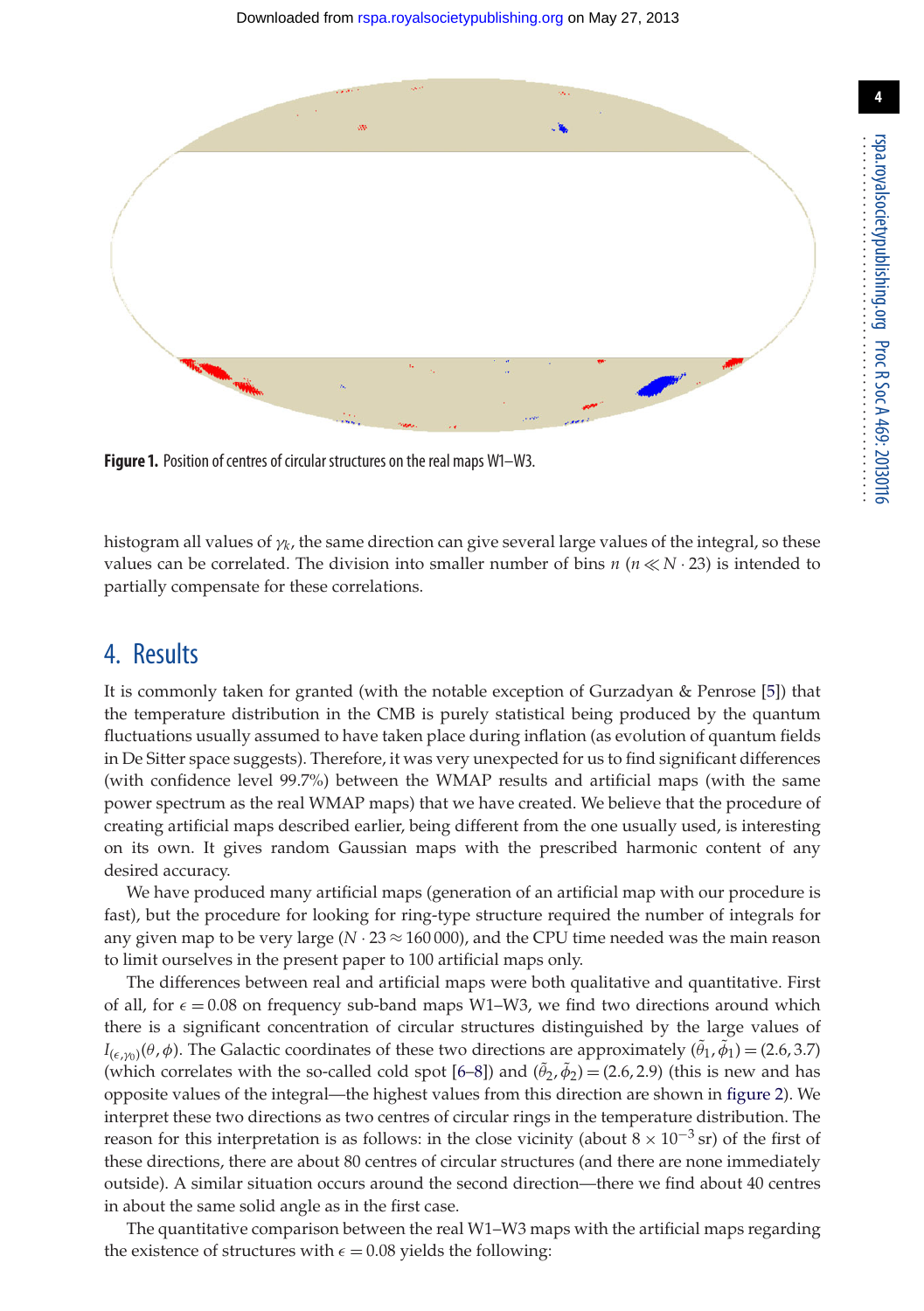

<span id="page-5-0"></span>**Figure 2.** The tail of the distributions of the integrals of the 100 artificial (blue) and three real (red) maps. Abscissa: normalized values of  $I_{(\epsilon,\gamma_k)}(\theta^i, \phi^i)$ . Ordinate: cumulative distribution function.

For the procedure described earlier, we get for the real maps W1–W3 with  $n = 1500$ ,  $a = 3000000$  the values  $A = 107.9$ , 133.5, 84.8, respectively, whereas only six of 100 artificial maps have *A* > 1 (the largest value among these six maps is  $A \approx 52$ , the other five have much smaller *A*). To take into account possible correlations (we gather in the same histogram the values of integrals for many different  $\gamma_k$ 's), from the distribution of *A* in the artificial maps, we fitted the parameter α in the formula (16) of Meissner [\[4\]](#page-7-3) describing the probability of *A* bigger than σ for large α:

$$
P(A > \sigma) \sim 1 - \left(1 - \exp\left(-\frac{\sigma}{\alpha}\right)\right)^{1/\alpha}.\tag{4.1}
$$

We expect that because of the correlations the fitted  $\alpha$  should be smaller than  $a/n = 2000$  and bigger than  $a/N \sim 37$ . In the case at hand, the fitted  $\alpha \sim 83$ . Plugging the value from the real map W2, i.e.  $\sigma = 133.5$  the probability of a statistical fluctuation is  $\approx 0.3\%$  (the value for two other sub-bands is very similar). It means that with 99.7 per cent confidence level we can reject the hypothesis that the values of the integrals on the real maps are purely statistical and state that the ring-type structures on the background radiation maps are not statistical fluctuations (it is important to note that we obtained the same result also for smaller values of  $\alpha$ ). In favour of this statement, we can also observe that for the value of  $I_{(\epsilon,\gamma_0)}(\theta,\phi)$  greater than 3 on the map of frequency band W2 only 81 points are in the northern Galactic Hemisphere and 1430 in the Southern one—the difference is similar for two other spectral types, but there are no such differences for the artificial maps.

It is interesting to note that for  $\epsilon = 0.02$  and  $\epsilon = 0.04$  the differences between the real and artificial maps are much smaller than for  $\epsilon = 0.08$ . In Gurzadyan & Penrose [\[5\]](#page-7-4), the characteristic value of rings is around  $0.5°$  and in our case  $5°$ —it is not clear that we observe the same effect (the circles of variance there and the 'derivatives of the delta function' in our case) but statistical insignificance of small  $\epsilon$  in our case may be due to very large coefficients of the power spectrum corresponding to these small angles what may hide the presence of circles for such small angles in the averaging procedure caused by grouping the values in histograms. We hope to apply our procedure to the Planck data to clear this issue.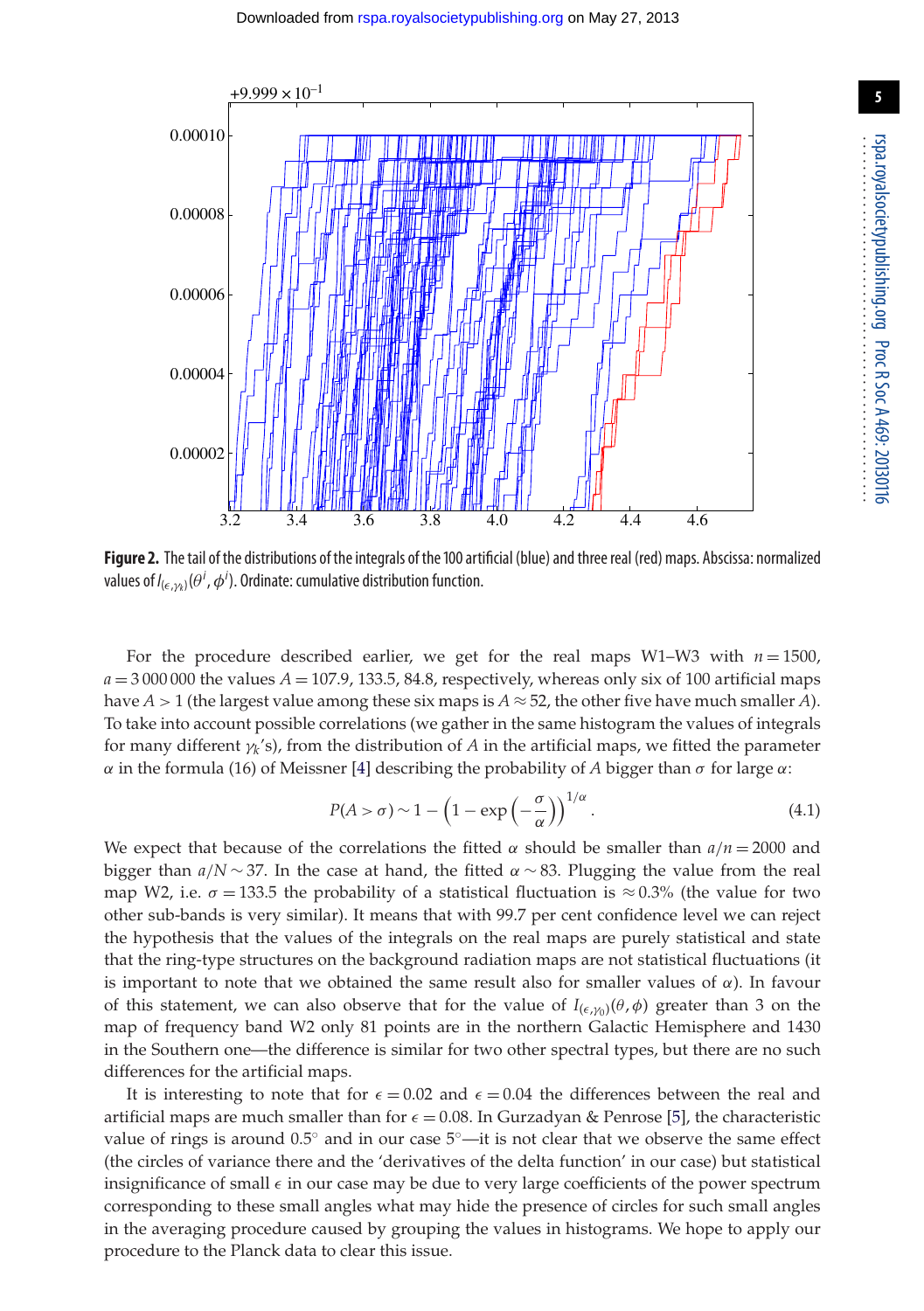

<span id="page-6-0"></span>**Figure 3.** One of our artificial maps and its power spectrum.

For comparison, we have also imposed a condition that around the same direction  $(\theta, \phi)$ , and we have both large positive and large negative integrals. It turned out that none of the real maps shows any statistically significant presence of such structures—it points to the presence of one sharp circular edge in the temperature distribution and not two or more (which may be there but milder).

In [figure 1,](#page-4-0) we have plotted the directions of the suspected ring-type structures on the real WMAP maps in three frequency bands W1–W3 (with the galactic disc excluded, as described in the text). In [figure 2,](#page-5-0) we have plotted the upper part of the histogram of the cumulative distribution functions for all artificial maps and three real maps W1–W3 (for positive value of the integral). In [figure 3,](#page-6-0) we have given one of the artificial maps created by the algorithm described earlier and its calculated power spectrum.

rspa.royalsocietypublishing.org

..................................................

Proc R Soc A 469:

20130116